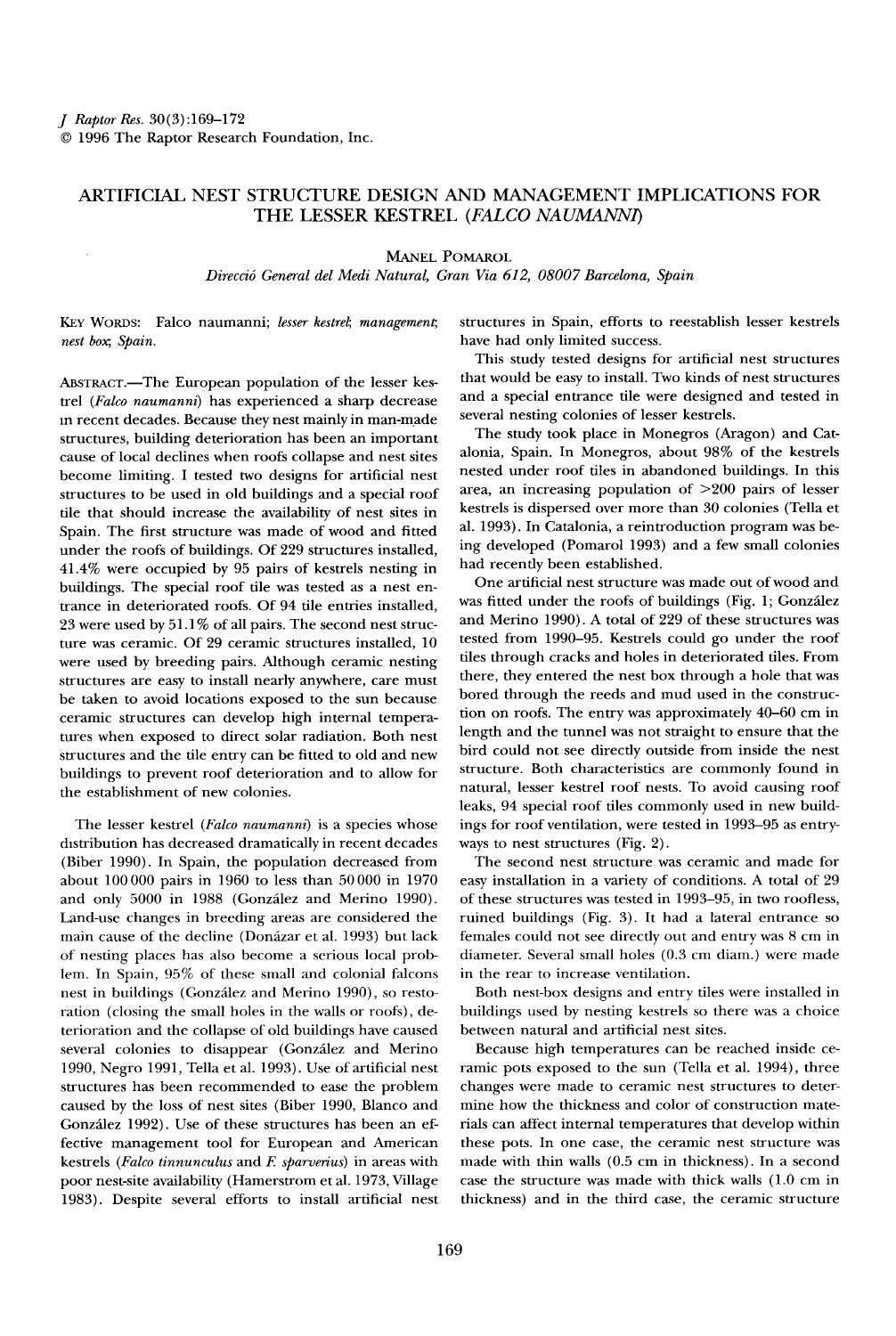

Figure 1. Wooden nest structure installed under tile roofs for nesting lesser kestrels.

**was whitewashed. All three types of ceramic kestrel boxes were installed on the same roof and a maximum/minimum thermometer was placed in each. Over a 26-d period in July 1994, maximum daily temperatures were recorded inside these ceramic pots and wooden nest boxes, natural cavities under roof files, as well as outside in the shade. Data were analyzed using ANOVA and differences between means was determined with a LSD test.** 

**Forty-one percent of the 229 wooden structures were occupied by 95 known breeding kestrel pairs (Table 1).** 



**Figure 2. Special tile used as an artificial entrance for the lesser kestrel.** 

**The spotless starling (Sturnus unicolor) also used these structures as did a similar species, the European starling (S. vulgaris), which has been found to be a regular breeder in many different designs for nest structures (Gauthier 1988). Litde owls (Athene noctua), jackdaws (Corvus mo**nedula), stock doves (Columba oenas), dormice (Elyomis **quercinus) and rats (Rattus rattus) also used the structures sporadically.** 

**A total of 94 files were fitted in the roofs of buildings used by four colonies of breeding lesser kestrels. Fiftyfour were installed in combination with wooden nest structures and 40 were placed over natural cavities. Twen-W-three pairs (51.1%) of the 45 known pairs nesting in these buildings chose these files as the entrance to their nests and starlings and litde owls also used them sporadically.** 

**Twenty-nine ceramic nest structures were located in two colonies. Ten (28.5%) of the 35 known breeding pairs in these colonies nested in the ceramic structures. The only other species to use this type of structure were the spotlesstarling, house sparrow (Passer domesticus) and scops owl (Otus scops).** 

**Thin-walled ceramic nest structures developed signifi**cantly higher mean temperatures (41.3  $\pm$  3.2°C, P < 0.05) than thick-walled ceramic structures (39.1  $\pm$ 3.5°C), whitewashed ceramic structures  $(34.9 \pm 2.3^{\circ}C)$ , natural cavities (37.0  $\pm$  2.5°C) and wooden nest boxes under roofs (33.3  $\pm$  1.6°C). Temperatures in wooden **nest boxes installed under roofs also varied less than did**  temperatures in ceramic structures  $(P < 0.05)$ .

**Wooden nest structures were easy to check from inside buildings minimizing disturbance to colonies. Unfortu-**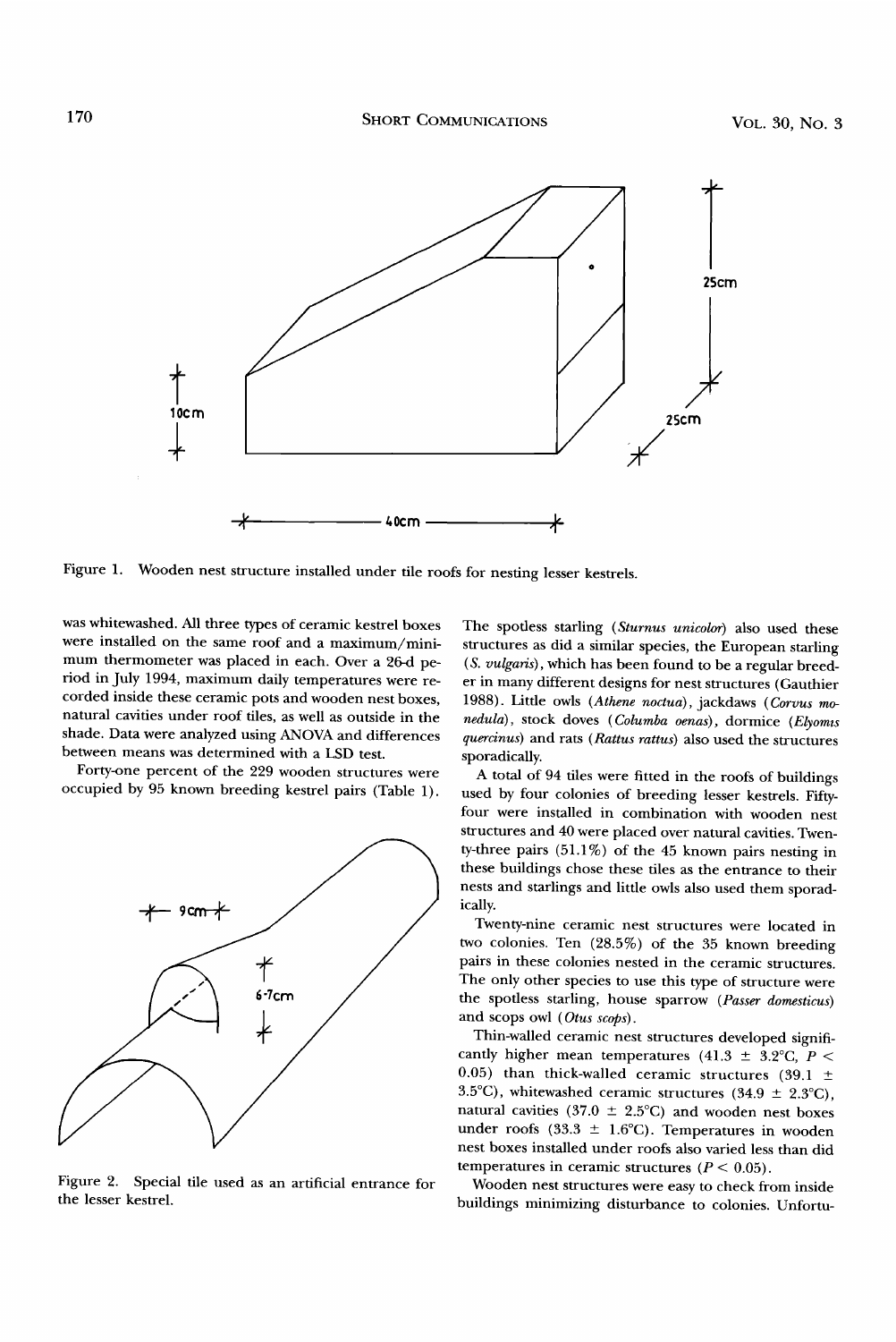

**F•gure 3. Ceramic nest structure used for nesting lesser kestrels.** 

**nately, they could not be used in all buildings, particularly in ruins with no roofs or in buildings where it was not possible to reach spaces under roofs.** 

**Different materials have been used in constructing artificial nest structures (Soulliere et al. 1992), but few designs have incorporated ceramic materials (Bernal 1991). Ceramic nest structures have the advantage of being easy to install in any building (they are simply attached with concrete) and they do not deteriorate easily. However, they have a drawback in their potential to develop high internal temperatures. Temperatures as high as 49øC was reached inside ceramic structures during this**  study and temperatures as high as 55°C have been re**ported by Tella et al. (1994). Temperature extremes are not only lethal to chicks but also eggs (Webb 1987). Varrushing ceramic structures causes even higher temperatures to be reached (Bernal 1991). My results showed that only ceramic nest structures with thick and whitewashed walls should be used in places exposed to sun.** 

**Table 1. Use artificial nest structures by lesser kestrels •n Spain.** 

| YEAR   | #OF<br><b>COLONIES</b> | # OF NEST<br><b>STRUC-</b><br><b>TURES</b> | #OF<br><b>NEST</b><br>STRUC-<br><b>TURES</b><br><b>OCCUPIED</b> | % OF PAIRS<br>NESTING IN<br><b>BOXES</b> |
|--------|------------------------|--------------------------------------------|-----------------------------------------------------------------|------------------------------------------|
| 1990   | 1                      | 10                                         | 8                                                               | 30.7%                                    |
| 1991   | 4                      | 48                                         | 19                                                              | 21.8%                                    |
| 1992   | 4                      | 48                                         | 26                                                              | 31.7%                                    |
| 1993   | 8                      | 65                                         | 33                                                              | 35.8%                                    |
| 1994   | $\overline{2}$         | 29                                         | 5                                                               | 38.4%                                    |
| 1995   | 2                      | 29                                         | 4                                                               | 36.3%                                    |
| TOTAL. | 21                     | 999                                        | 95                                                              | 30.5%                                    |

**To prevent further declines of the lesser kestrel in Spain, reconstruction of buildings supporting breeding colonies of lesser kestrels should be done outside the breeding season and the holes or cavities in walls of these buildings that are suitable for nesting kestrels should not**  be closed, as has already been proposed by González and **Merino (1990) and Biber (1990). If holes must be repaired, nest structures similar to those I tested should be used, even in new buildings, to provide lesser kestrels with the opportunity to nest and recolonize previously occupied areas. Use of special roof tiles as access openings to nests also makes it possible to equip roofs with artificial cavities for lesser kestrel colonies without causing harm to buildings. A simple solution would be to subsidize the use of these tiles in new constructions in appropiate areas.** 

**RESUMEN.--Las poblaciones de cernicalo primilla han pa**decido una fuerte regresión en las ultimas décadas. Debido a que esta rapaz nidifica principalmente en edifi**cios, la escasez de lugares de nidificaci6n motivado por las reconstrucciones o el deterioro de estos, son una cau**sa local importante de desaparición. Dos tipos de cajas**nido y una teja especial han sido recientemente probados**  con éxito. El primero fue hecho de madera, y fue colo**cado bajo el tejado. De 229 cajas instaladas, el 41.4% fueron usadas por el 30.5% de las parejas nidificantes en esas colonias. Para evitar el deterioramiento del tejado, se prob6 una teja especial que sirviera de entrada al nido. De 94 tejas, 23 fueron utilizadas por el 51.1% de las pa**rejas. La segunda caja nido fue hecha de cerámica. De **29, 10 fueron utilizadas por el 28.5% de las parejas. Aunque esta puede ser utilizada en cualquier sitio, se**  debe tener cuidado por las altas temperaturas que se **pueden alcanzar en su interior. Todos estos nidos artificiales pueden set colocados tanto en edificios nuevos**